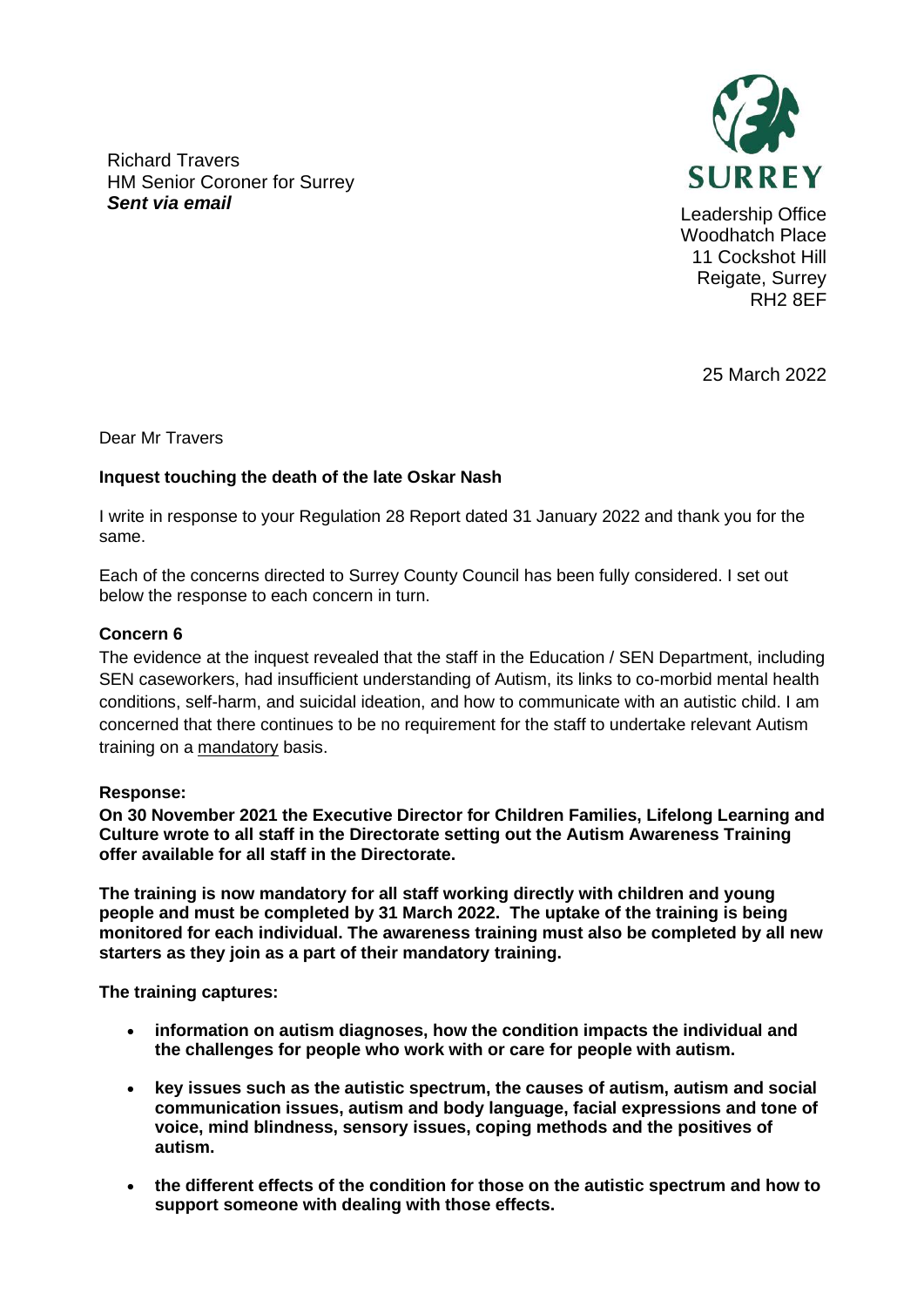• **the potential link to mental health issues, anxiety, and self-harming.** 

**The training does not currently capture fully the link between autism and self harm or suicidal ideation, and the associated risks. The SCC Children's Academy is currently in the process of reviewing the training required in order to equip all frontline workers to recognise this risk and is in the process of identifying the most appropriate further training package for relevant staff to broaden understanding around this. SCC is committed to rolling out this further training package at the very earliest opportunity.**

## **As part of the SCC All Age Autism strategy, significant additional funding has been secured to raise awareness and understanding of staff around autism generally.**

# **Concern 7**

The evidence at the inquest showed that, in the months before his death, Oskar Nash was moved from a special needs school and placed into a mainstream school which did not have the facilities or expertise sufficiently to meet his complex needs. I found that the inappropriate placement, by SCC, of Oskar into the mainstream school contributed to his death.

Prior to the placement, the mainstream school had been provided with Oskar's Educational, Health and Care Plan, but this failed adequately to identify and record his mental and emotional health concerns, his risk of suicidal ideation, his consequential needs, and the provision required to meet those needs, and it had not been updated to reflect a series of subsequent reviews of the Plan and significant subsequent events. The mainstream school was not provided with any of the extensive and informative records from the special needs school from which he was being moved.

I was told by the mainstream school that, had they seen the records held by his special needs school, they would have recognised their inability to meet his needs and informed the SEN Department accordingly.

At the prevention of future deaths hearing, I was told that it continues to be the case that a prospective school will usually be provided by the SEN Department with the child's EHCP only. Further, it was apparent that there is a lack of clarity as to the extent to which a current school may or should provide records or information to a prospective school.

I am concerned that there is an ongoing risk that placements of children with EHCPs are being made on the basis of inadequate information and record sharing.

On the evidence before me, it was clear that, even if an EHCP were comprehensive and fully updated (which may not be the case), it is unlikely to contain all matters of relevance to the question of a prospective school's ability to meet the child's needs.

I was given no good reason why fuller information and record sharing, sufficient to ensure that the prospective school can properly assess its ability to meet the child's needs, should not take place before any child with an EHCP is placed in a new school. I am concerned that there is no system in place, locally or nationally, to ensure this is achieved by the relevant SEN department for every child with an EHCP. I am also concerned that there is an ongoing lack of clarity as to schools' powers and duties to share information and documents, and any data protection ramifications this may have.

# **Response:**

**When a change of school placement is being considered, the Council's SEND department is required to share a comprehensive and accurate up to date EHCP**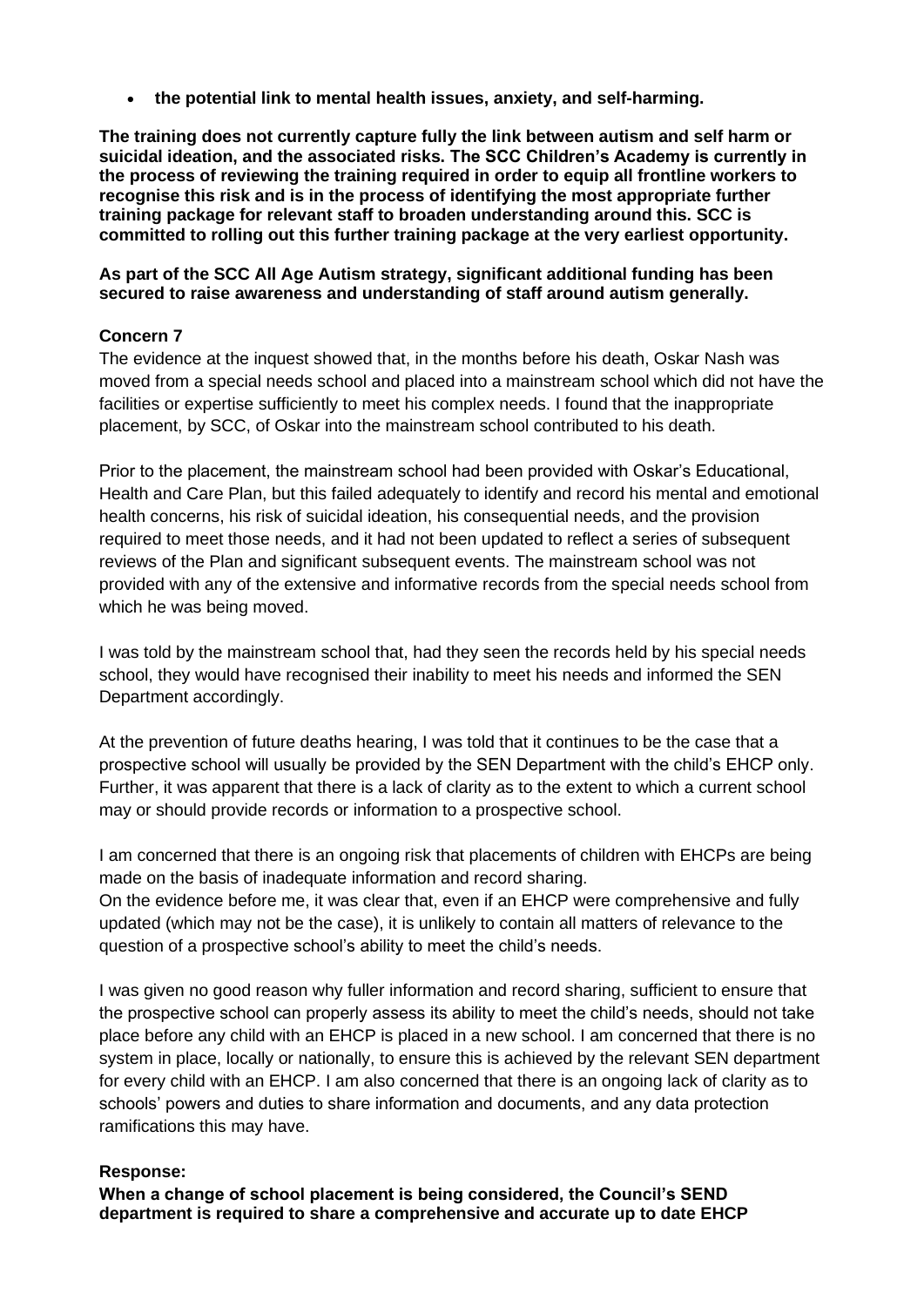**(including, where relevant, supporting information that is considered important) for the prospective school to consider. This could include supporting assessments and information resulting from the most recent annual review. These documents combined should provide a clear picture of the current needs of the child or young person and the arrangements needed to support their learning, meet their needs, and secure the planned outcomes.** 

**SEND Code of Practice para 9.82 states that advice from schools, colleges and other education or training providers will contribute to the development of an EHCP to ensure that it meets the child or young person's needs, the outcomes they want to achieve and the aspirations they are aiming for. SCC complies with this national requirement. The intention is for the EHCP to contain all necessary information.**

**Steps have been taken to better train SEND officers with a view to ensuring EHCPs are drawn properly with advice from the wide range of professionals named. Significant improvements in the quality of EHCPs have resulted. These EHCPs can then be relied upon to share all necessary information.** 

**There is no national requirement for the local authority to share child protection files or to require schools to do so.** 

**Keeping Children Safe in Education (DfE) 2021 paragraphs 105-113 sets out guidance to education providers on the subject of information sharing.** 

#### **At 110. KCSiE states:**

*110. The Data Protection Act 2018 and UK GDPR do not prevent the sharing of information for the purposes of keeping children safe. Fears about sharing information must not be allowed to stand in the way of the need to safeguard and promote the welfare and protect the safety of children.*

**To this end, any school wishing to seek further information from the current/prior school can request such information and the school receiving that request can make a decision about whether it is suitable to share such information in line with the guidance. This is a matter of professional judgment on a case by case basis.** 

**Given the sensitive nature of safeguarding files and child protection information, SCC does not consider that a blanket system of sharing such information for all children with an EHCP is necessary or appropriate in relation to the placement of a child in school. However, where a school considers that they require further information they can make this request by exception.** 

**Safeguarding concerns and/or child protection concerns should not form the basis of a decision of an educational provider as to its suitability to meet a child's need. It is a national expectation that all educational providers will be able to support children with concerns around self-harm and/or suicidal ideation including where this is co-morbid with other conditions, including autism. Any child or young person could experience or develop suicidal ideation or self-harm at any time. This is, very sadly, a common occurrence and systems of support should be in place in every educational provider to support children in school with, where appropriate, the help of partners eg. mental health services. This national expectation and approach is set out in the Department for Education publication Promoting Children and Young People's Mental Health and Well Being published 21 September 2021 (first published in 2015) and the referenced Public Health England Guidance published September 2021.** 

**SCC is in the process of reviewing its guidance to educational providers and has committed to incorporating in that guidance clearer information around the parameters within which information can be shared between educational providers and to highlight**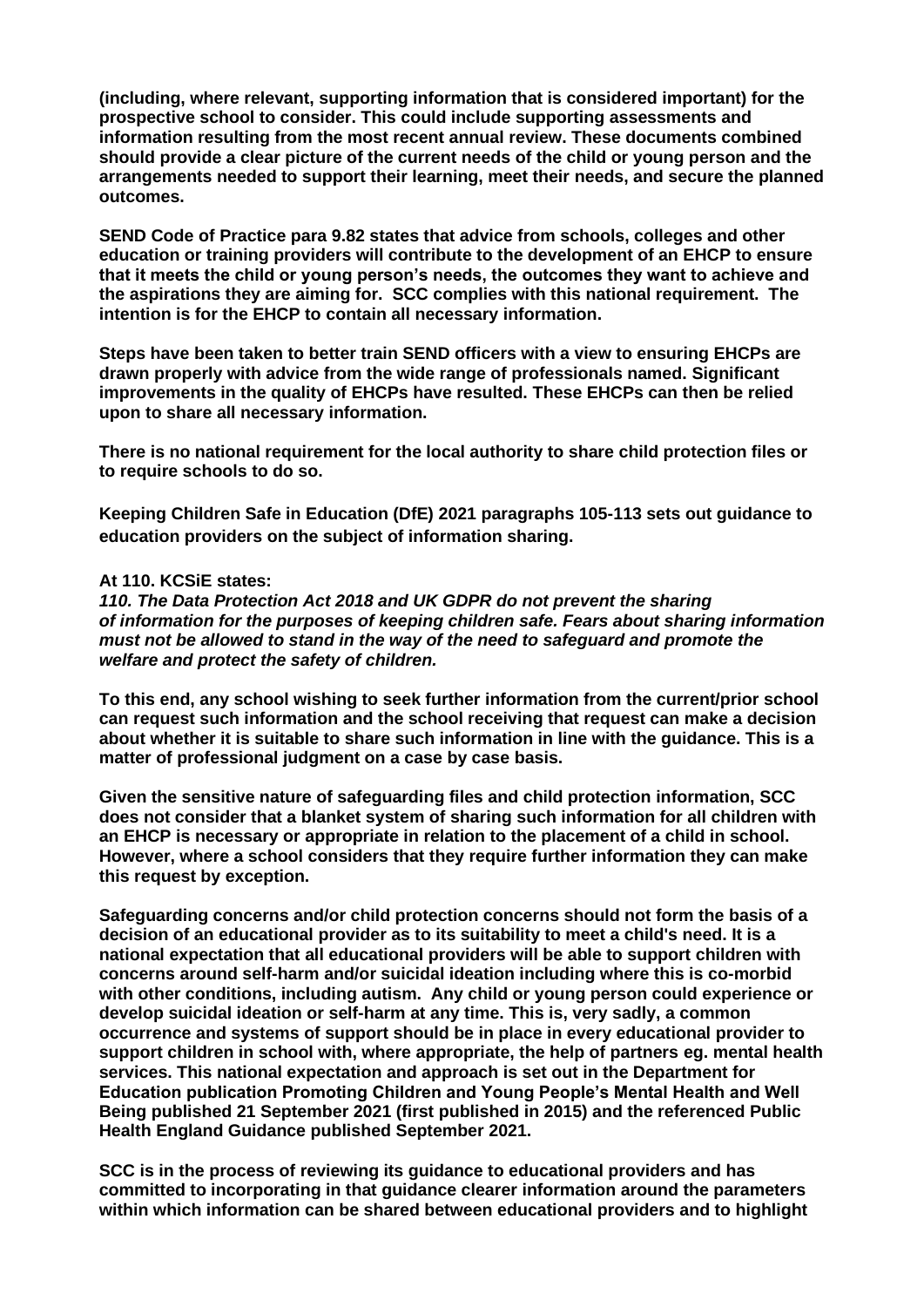**that schools can, where considered appropriate, request additional information from a current/previous school. SCC is committed to concluding the review by May 2022.**

**The SEND Code of Practice paragraph 9.89 states that mainstream education cannot be refused by a local authority on the grounds that it is not suitable. A local authority can rely on the exception of incompatibility with the efficient education of others in relation to maintained nursery schools, mainstream schools or mainstream post-16 institutions taken as a whole only if it can show that there are no reasonable steps it could take to prevent that incompatibility.** 

**In paragraph 9.90 the Code of Practice further sets out that, where the local authority considers a particular mainstream place to be incompatible with the efficient education of others, it must demonstrate, in relation to maintained nursery schools, mainstream schools or mainstream post-16 institutions in its area taken as a whole, that there are no reasonable steps that it, or the school or college, could take to prevent that incompatibility. Efficient education means providing for each child or young person a suitable, appropriate education in terms of their age, ability, aptitude and any special educational needs they may have. Where a local authority is considering whether mainstream education is appropriate (as opposed to considering the appropriateness of an individual institution) the term 'others' means the children or young people with whom the child or young person with an EHCP would be likely to come into contact on a regular day-to-day basis. Where a parent or young person has expressed a preference for mainstream education and it would not be incompatible with the efficient education of others, the local authority has a duty to secure that provision.**

### **Concern 8**

The evidence at the inquest revealed that the staff in SCC's Children's Services Department, including Social Workers and other Team members, had insufficient understanding of Autism, its links to co-morbid mental health conditions, self-harm and suicidal ideation, and how to communicate with an autistic child. I am concerned that there continues to be no requirement for the staff to undertake relevant Autism training on a mandatory basis.

#### **Response:**

**The Coroner is respectfully referred to the response to Concern 6 above. The communication from the Executive Director for Children, Families, Lifelong Learning and Culture of 30 November 2021 was sent to all staff within the Directorate. This includes both staff within the Education department and those within the Children's Services Department.**

**Equally, the further training to be offered addressing more specifically the link between autism and self-harm or suicidal ideation and the associated risks, will be rolled out to all relevant staff within both the Education department and the Children's Services Department. SCC is fully committed to ensuring that all relevant staff receive appropriate training around autism and the associated risks.**

#### **Concern 9**

At the inquest I found that following Oskar Nash's final referral to SCC's Children's Services Department, which was made approximately two months before his death, there was a failure to appreciate the seriousness of his situation and the risks arising, and a consequential failure to allocate his case appropriately. I found that this contributed to his death. The inappropriate allocation resulted, in part, from the application of SCC's then "threshold of needs" document, which was used to inform the level at which support should be provided.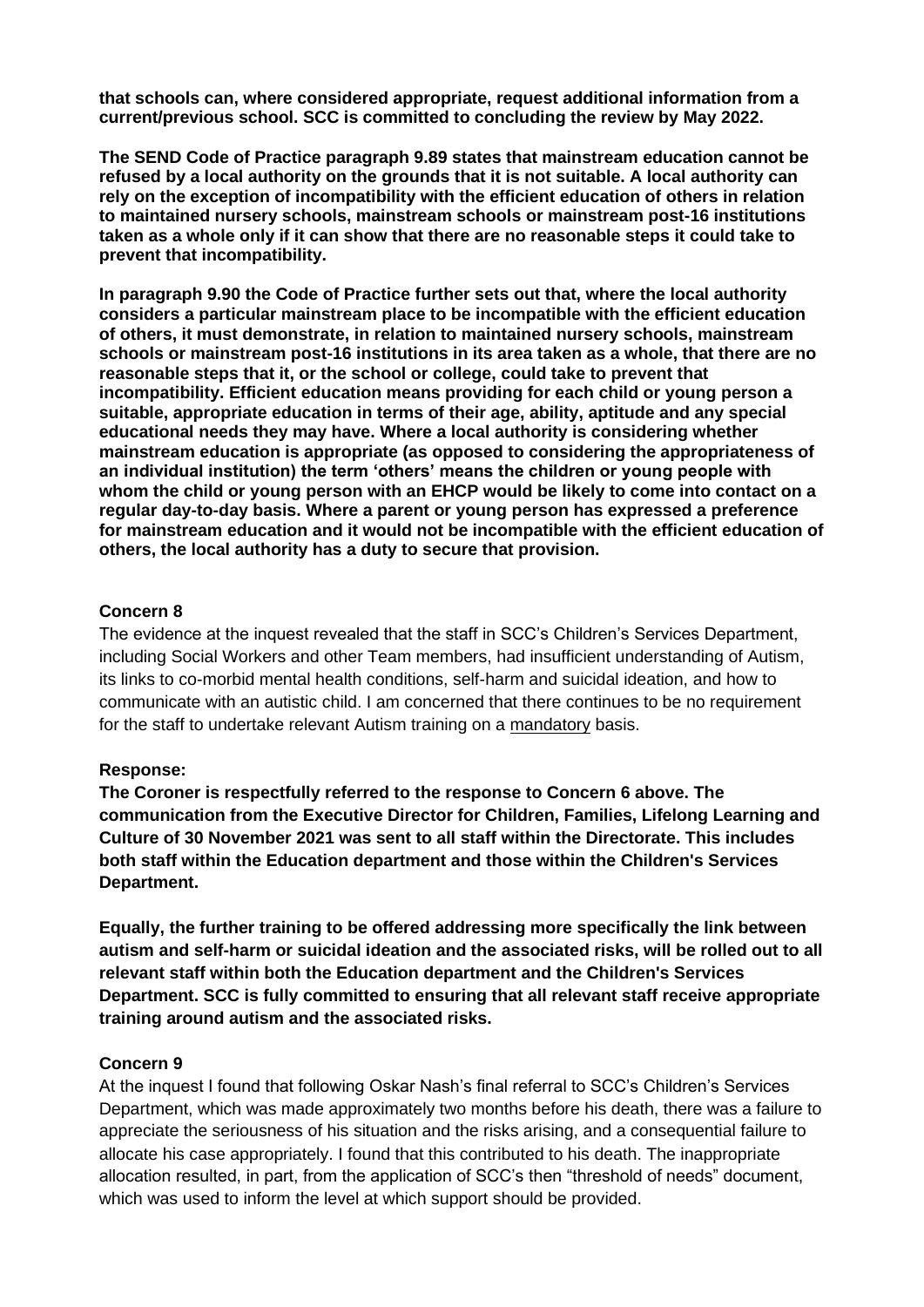At the prevention of future deaths hearing, I heard evidence about SCC's revised "threshold of needs" document, as well as the recent guidance (including a "toolbox") in relation to suicidality, which has been introduced since Oskar's death.

Despite these changes, I remain concerned that the "threshold of needs" document does not adequately and clearly reflect the known risks of mental health difficulties, self-harm, and suicidal ideation for autistic children (given their prevalence in this group of children) and that, consequentially, there is an ongoing risk that an autistic child in these circumstances will be allocated an insufficient level of support, as was the case for Oskar.

### **Response:**

**In light of the concern raised, there has been a further review of the current 'Effective Family Resilience' document undertaken and careful consideration of the need to make changes to that document. At the current time, we do not believe there is a need to update the document in the level of need descriptions with additional definitions or criteria. However, we have reflected that adding some wording within the section on page 8 (as outlined below) draws attention to the need to consider aggravating factors of mental health, suicidal ideation and autism which should weigh more on the assessment and need / risk grading rather than simply the initial referral trigger.**

*'The windscreen cannot replace professional curiosity, judgement or decision making and should not be used as a checklist or an assessment of need. The indicators of need are suggestions of the types of need a child and family may have. Sometimes their needs may include indicators from each of the levels, however combined, they may cause additional strain on the family (for example the impact of additional factors related to emotional wellbeing, mental health and or self-harm upon a child who has a diagnosis of autism) and following discussion with the family may indicate a higher level of support needed. Equally, there may be family strengths that are mitigating factors for the indicators'*

**We intend to update the 'Effective Family Resilience' document to expand this paragraph and include the wording above in red. This change cannot be unilaterally made but will be subject to the agreement of the Surrey Safeguarding Children Partnership and will need the approval of the Surrey Safeguarding Children's Board. We anticipate that agreement will be forthcoming and the document will then be amended accordingly.** 

# **Concern 10**

At the prevention of future deaths hearing, I heard evidence concerning the post-death reviews conducted into Oskar Nash's death by the Surrey Child Death Review Partnership Team and the Surrey Safeguarding Children Partnership. The evidence showed that neither process resulted in a sufficient or effective investigation of the death; I consider that the evidence shows that fact finding was superficial, there was no meaningful analysis of the part played by statutory agencies in the causation of his death, and only very limited learning was identified.

Ineffective review by the child death review processes results in the risk of further deaths in similar circumstances and I am concerned that the local and/or national process, guidance and oversight are insufficient to ensure that an effective post-death investigation, which should not be dependent on the inquest process, is achieved in all cases.

### **Response:**

**The Coroner's concern is respectfully noted. In terms of post-death reviews, SCC follows the national guidance set out in Working Together 2018. This gives flexibility for the local**